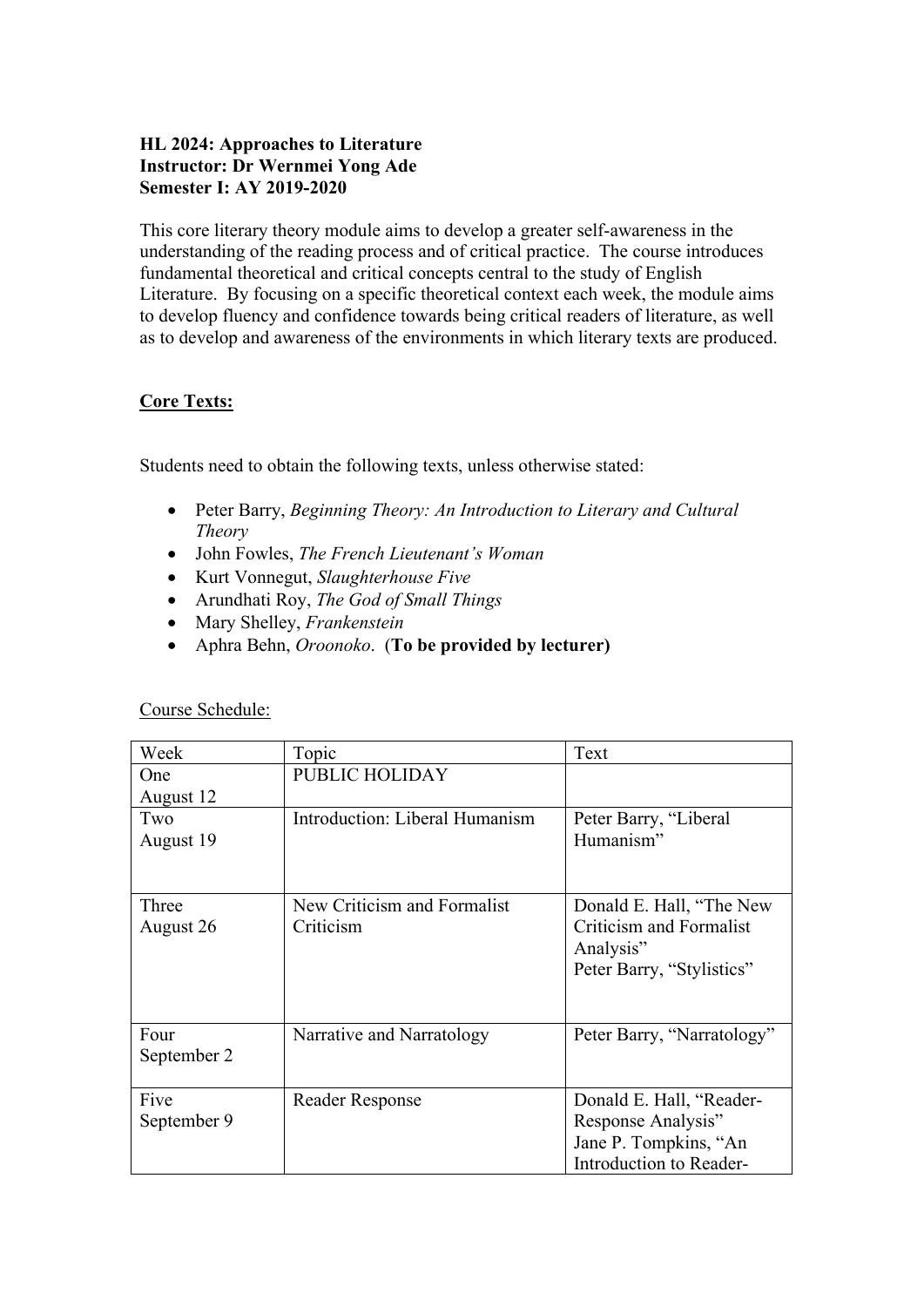|                            |                                                          | Response Criticism"                                                             |
|----------------------------|----------------------------------------------------------|---------------------------------------------------------------------------------|
| <b>Six</b><br>September 16 | <b>Structuralist and Post-Structuralist</b><br>Criticism | Peter Barry,<br>"Structuralism", "Post-<br>structuralism and<br>Deconstruction" |
| Seven<br>September 23      | Postmodernism                                            | Peter Barry,<br>"Postmodernism"                                                 |
| Eight<br>September 30      | <b>RECESS WEEK</b>                                       |                                                                                 |
| Nine<br>October 7          | New Historicism and Cultural<br>Materialism              | Peter Barry, "New<br>Historicism and Cultural<br>Materialism"                   |
| Ten<br>October 14          | Psychoanalytic Criticism                                 | Peter Barry,<br>"Psychoanalytic Criticism"                                      |
| Eleven<br>October 21       | Marxist Criticism                                        | Peter Barry, "Marxist<br>Criticism"                                             |
| Twelve<br>October 28       | <b>Feminist Criticism</b>                                | Peter Barry, "Feminist<br>Criticism"                                            |
| Thirteen<br>November 4     | Gender and Sexuality                                     | Peter Barry, "Lesbian/ gay<br>Criticism"                                        |
| Fourteen<br>November 11    | Postcolonial Criticism<br>Overview/Exam Briefing         | Peter Barry, "Postcolonial<br>Criticism"                                        |

## **Method of instruction:**  Weekly 2-hour lecture Weekly 1-hour tutorial

**Mode of Assessment:**